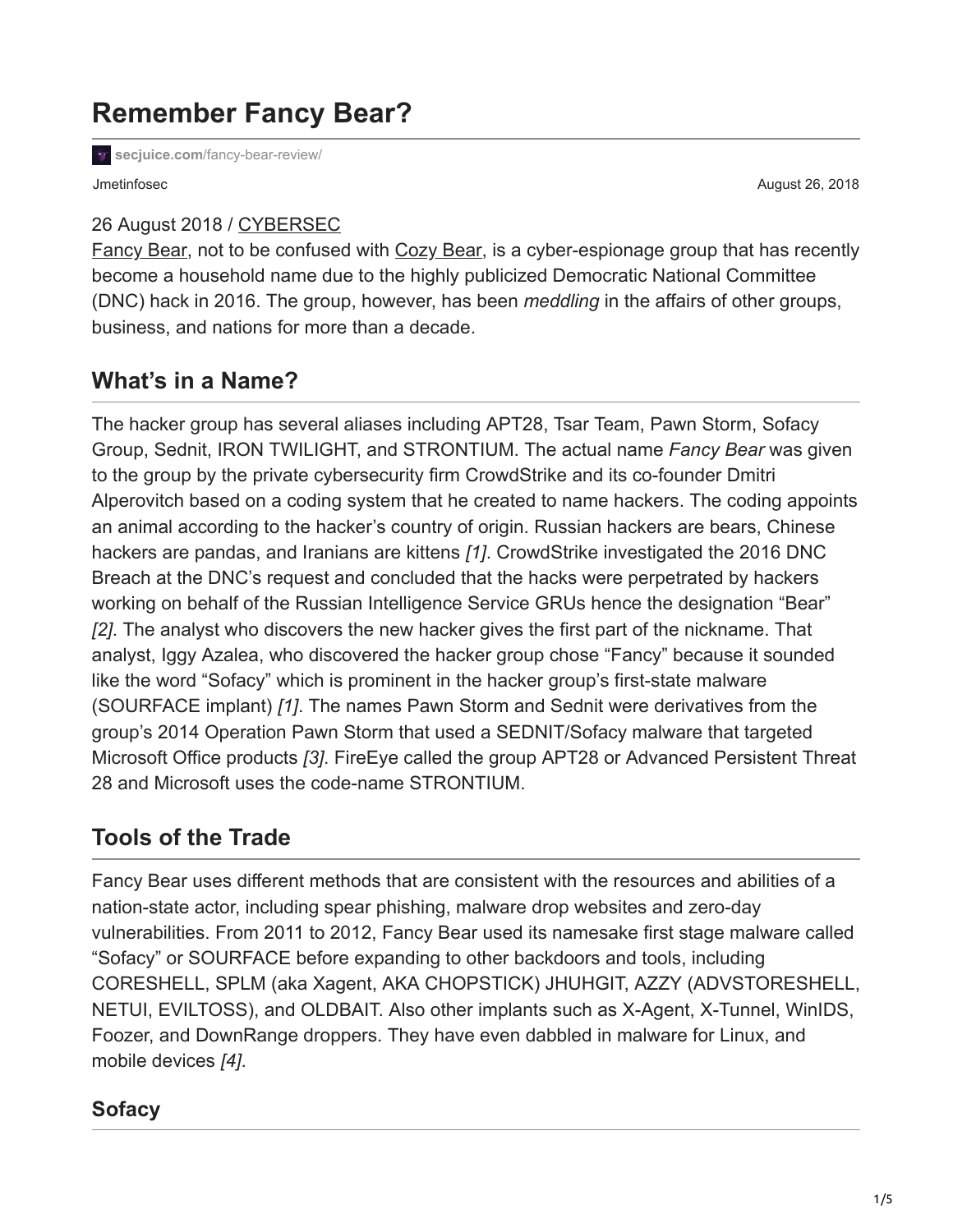Sofacy or SOURFACE is a Trojan horse in the form of a .dll file. It is usually attached to a document and once executed, attempts to find 4 remote locations:

- [http://]scanmalware.info/ch[REMOVED]
- [http://]malwarecheck.info/ch[REMOVED]
- [http://]adawareblock.com/ch[REMOVED]
- [http://]checkmalware.org/ch[REMOVED]

It also gathers information about the computer like its name, OS, and running processes. Depending on vulnerabilities in any of those processes combined with the operating system, it will also download exploits to continue the process of gathering more information or escalate privileges. Sofacy was used from around 2011 to 2012.

#### **CORESHELL**

CORESHELL is an updated version of SOURFACE, since most endpoint protection services include Sofacy in their definitions. CORESHELL also uses the same attack method, it is a .dll file that is attached to documents. It includes code that is not used in what analysts suspect as an attempt to bypass endpoint security because it mimics legitimate machine instructions. It operates in much the same fashion, as Sofacy did, collecting machine information to send back to a C2 server and run it through an exploit database. It is capable of obfuscating its strings using a stream cipher custom made with 6 or 8-byte keys and can use HTTP, SMTP, or POP3 to reach the C2 server. It also contains code to stay persistent by making autostart extensibility point entries in the run key. This updated version of Sofacy was first seen in 2013

#### **JHUHGIT**

JHUHGIT a variant of the updated CORESHELL malware which was modified to be delivered through a zero-day exploit with Adobe Flash. It followed a series of exploit kits that were crafted after a response to Microsoft and Oracle fixing vulnerabilities in Internet Explorer and Java, respectively in 2014-2015.

#### **EVILTOSS**

This is one of the exploit kits downloaded by the Sofacy trojan after it establishes a connection. It is used to gain access to the system for reconnaissance. It logs keystrokes, and monitors machines for the purpose of escalating privileges and executing code. It utilizes a public RSA key for encryption and communicates information via SMTP.

### **CHOPSTICK**

This is another tool used by Sofacy that is complex and provides multiple uses. It is another variant used by Fancy Bear that is more modular and flexible, it can be used for keylogging and collecting information like Microsoft files. It is designed to send messages back to its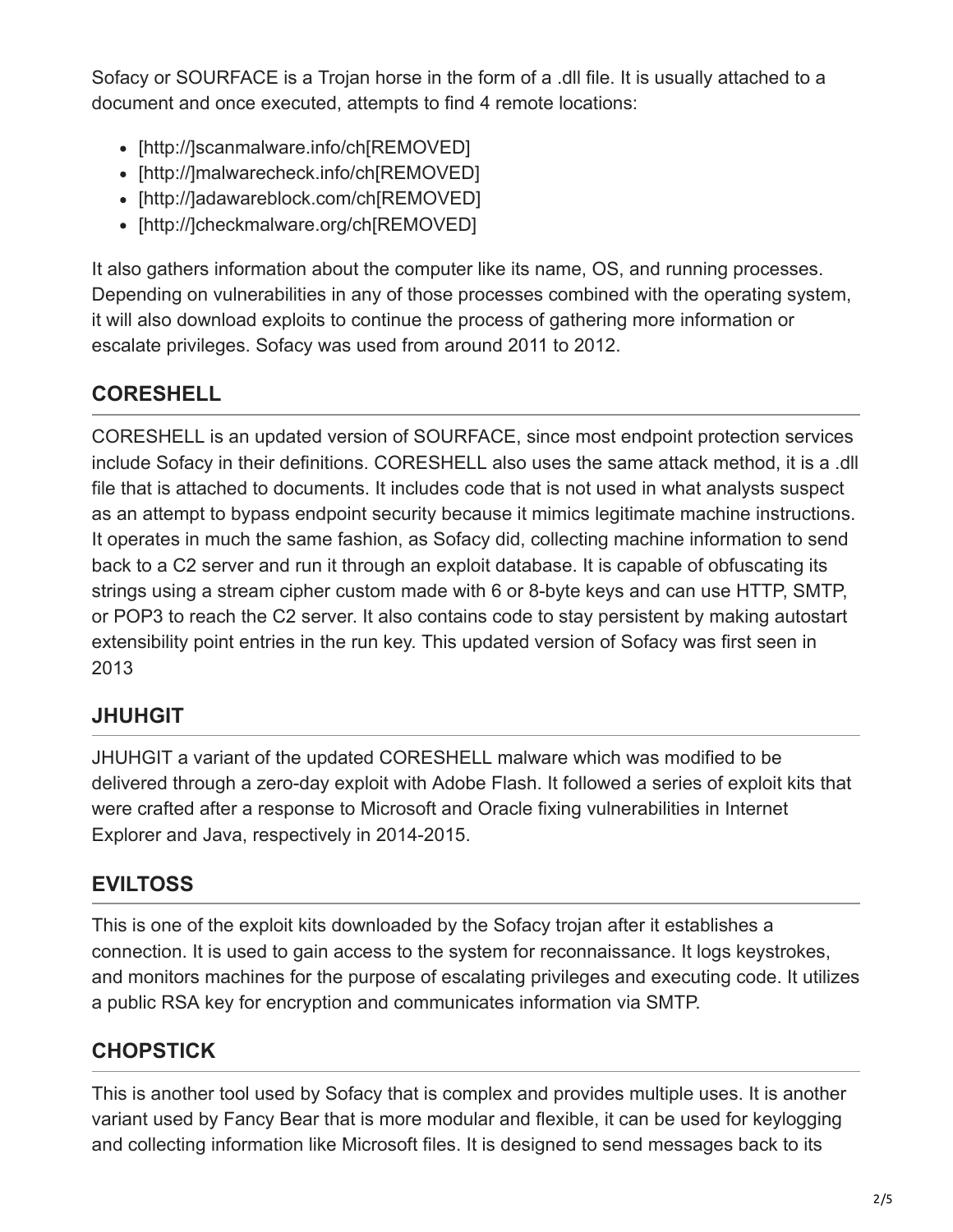handling server in HTTP format and is capable of using email servers to relay information as well.

## **OLDBAIT**

It is a credential harvester. Installs itself in

%ALLUSERPROFILE%\\ApplicationData\Microsoft\MediaPlayer\updatewindws.exe and is used to steal credentials saved in browser software like Mozilla firefox and internet explorer. It can use HTTP or email to send messages back to its handling server with these stolen usernames and passwords.

# **A Sleuth of Hacks**

Fancy Bear has a long resume of notable hacks including the Windows zero-day (2016), French television hack (2015), and the now infamous DNC hacks. They have targeted Aerospace, Defense, Energy, Government, and Media sectors, and it favors a variety of targets from security-related organizations and its members like NATO *[4]*, corporations like Boeing, Lockheed Martin and Raytheon, journalist/bloggers, politicians/political activists, to even private citizens, like five United States military wives in 2015 *[5]*. The cybersecurity firm Secureworks found targets of the group from 116 different countries, however from March 2015 and May 2016, they identified most of the targets were from the United States, Ukraine, Russia, Georgia, and Syria. The most common thread among the varied targets leads back to strategic Russian interests.

# **The Masked Unmasked?**

In 2016, after CrowdStrike had announced that the DNC hack had been committed by the Russian Intelligence Agencies, an online persona called Guccifer 2.0 took credit for the breach. Shortly, after Guccifer 2.0 developed an online social media presence (WordPress and Twitter accounts) and started to leak the stolen emails and documents. Many experts, including CrowdStrike had their doubts about Guccifer and its claimed identity because of forensic analysis of the leaked documents (including tampering and editing of information contained in the documents) and communications made by Guccifer to members of the media.

From October 2016 to January 2017, Guccifer's social media posts started to show a better command of English, and according to sources from the Daily Beast, it was because the responsibility of the accounts was given to a more senior GRU officer that had better proficiency with the English language. The hacktivist was further discredited when a Russia intelligence official maintaining the Guccifer 2.0 social media accounts made the fatal error of failing to use a virtual private network to access the US-based social media platform. The IP address left in the service logs was located at GRU HQ in Moscow *[10]*.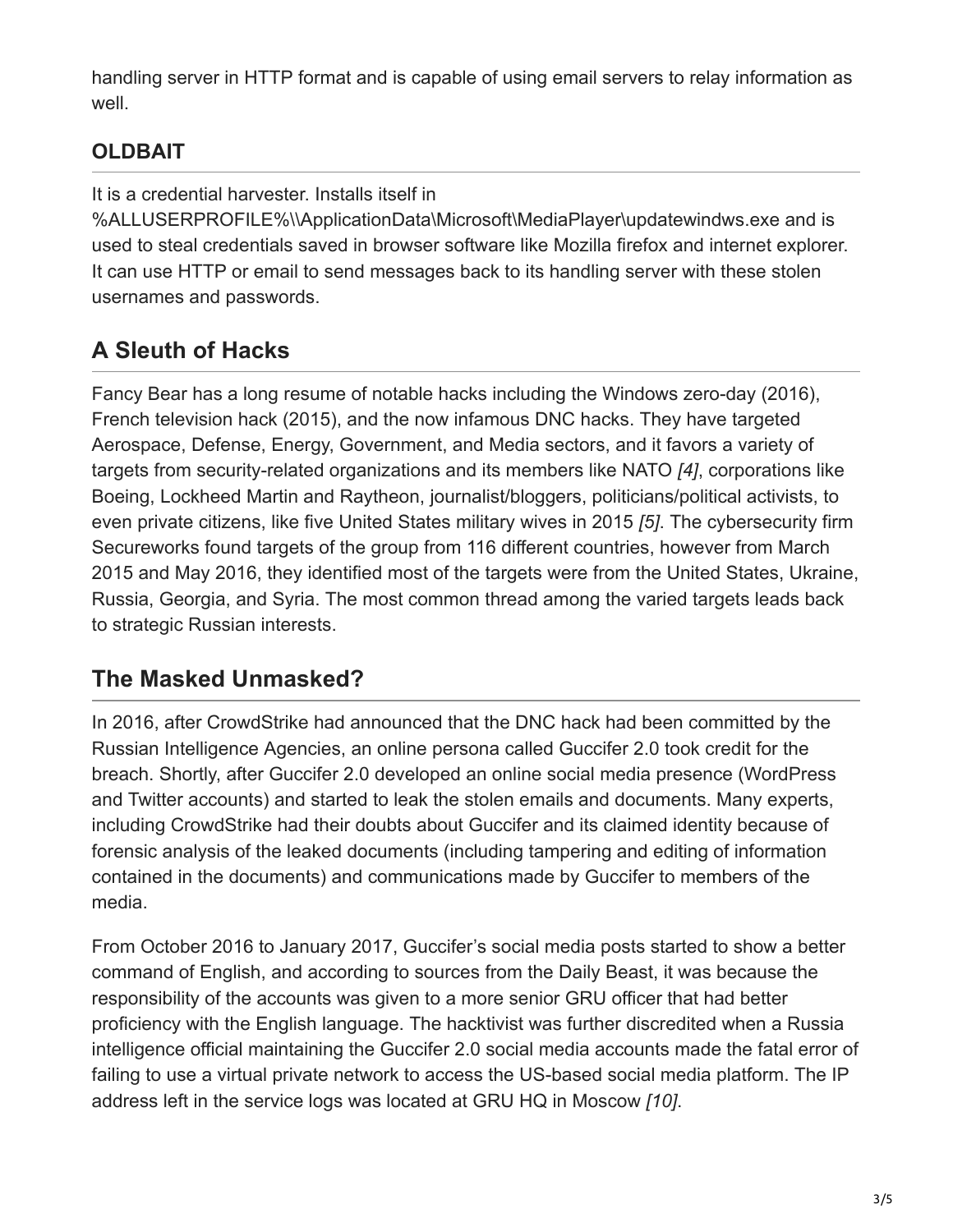This past year, Deputy Attorney General Rod Rosenstein announced twelve Russian Intelligence officers were indicted by Special Counsel Robert Mueller for "conspiracy to commit an offense against the United States", "aggravated Identity theft", and "conspiracy to launder money" in order to influence and meddle in the 2016 Presidential campaign. The alleged hackers reportedly worked for Russia's Intelligence GRU Units 26165 and Unit 74455, the same Russian intelligence units theorized by the different cybersecurity firms. The indictment outlines how the GRU Units hacked the DNC and DCCC's email accounts and computer networks and used spear phishing and malware to gather damaging information. The information was then disseminated through fabricated online personas, including DCLeaks and Guccifer 2.0. Robert Mueller having access to classified intelligence reports must have concluded that Guccifer 2.0 was at the very least an agent working for Russian intelligence as it was made part of the formal accusation.

#### **Conclusion**

Fancy bear is a cyber group that is highly sophisticated, organized and thorough. They use tools that are complex and custom made and have been used successfully to attack countries. They should be respected and not taken lightly because they are a danger to their opposition. When faced with adversity they have proven the ability to adapt and overcome it. With the success they have had one should assume they are out there right now, working to undermine their enemies. Just because we know who they are doesn't mean they will stop.

### **Works Cited**

**[1]** V. Ward, "The Russian Expat Leading the Fight to Protect America," Esquire, 24 10 2016. [Online]. Available: https://www.esquire.com/news-politics/a49902/the-russian-emigreleading-the-fight-to-protect-america/. [Accessed 18 08 2018].

**[2]** *The American Journal of International Law,* vol. 111, no. 2, pp. 483-504, 2017.

**[3]** J. Gogolinkski, "Operation Pawn Storm: The Red in SEDNIT," *Trend Micro,* vol. 22, p. October, 2014.

**[4]** D. Alperovitch, "CrowdStrike," 15 06 2016. [Online]. Available:

https://www.crowdstrike.com/blog/bears-midst-intrusion-democratic-national-committee/. [Accessed 24 08 2018].

**[5]** GReAT, "SecureList," 04 12 2015. [Online]. Available: https://securelist.com/sofacy-apthits-high-profile-targets-with-updated-toolset/72924/. [Accessed 24 08 2018].

**[6]** J. Brown, "Report: Russian Hackers Posed as ISIS to Attack U.S. Military Wives," 08 05 2018. [Online]. Available: https://gizmodo.com/report-russian-hackers-posed-as-isis-toattack-u-s-mi-1825855349. [Accessed 24 08 2018].

**[7]** Secureworks Counter Threat Unit Threat Intelligence, "Secureworks," 30 03 2017. [Online]. Available: https://www.secureworks.com/research/iron-twilight-supports-activemeasures. [Accessed 24 08 2018].

**[8]** S. Gallagher, "ARS Technica," 23 03 2018. [Online]. Available:

https://arstechnica.com/tech-policy/2018/03/dnc-lone-hacker-guccifer-2-0-pegged-as-